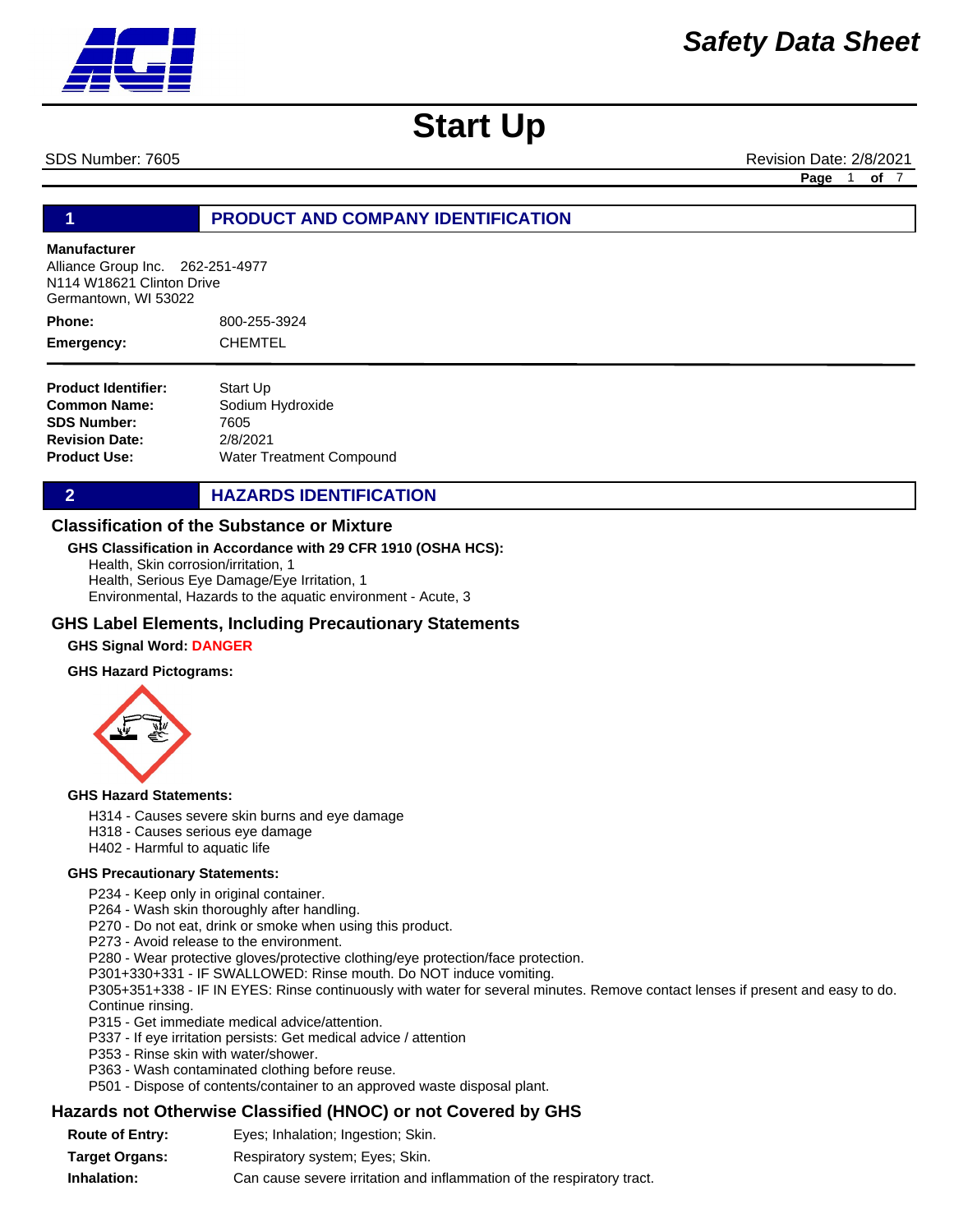

#### SDS Number: 7605 **Revision Date: 2/8/2021** Revision Date: 2/8/2021

|                      |                                                       | Page 2 | of 7 |  |
|----------------------|-------------------------------------------------------|--------|------|--|
| <b>Skin Contact:</b> | May cause irritation, tearing and redness.            |        |      |  |
|                      |                                                       |        |      |  |
| <b>Eye Contact:</b>  | May cause irritation. May cause permanent eye damage. |        |      |  |
| Ingestion:           | Aspiration hazard: Harmful or fatal if swallowed.     |        |      |  |

**HMIS III:** Health = 2(Chronic), Fire = 0, Physical Hazard = 1

| HMIS                   |   |  |
|------------------------|---|--|
| <b>HEALTH</b>          | 2 |  |
| <b>FLAMMABILITY</b>    |   |  |
| <b>PHYSICAL HAZARD</b> |   |  |
| PERSONAL PROTECTION    |   |  |

# **3 COMPOSITION/INFORMATION OF INGREDIENTS**

\*Substance/Mixture: Mixture

| CAS#      | %       | Chemical Ingredients:<br>Chemical Name: |
|-----------|---------|-----------------------------------------|
| 7632-00-0 | $<20\%$ | Sodium nitrite                          |
| 1310-73-2 | $<20\%$ | Sodium hydroxide                        |

|                      | <b>FIRST AID MEASURES</b>                                                                                                                                                                                                                                                                      |
|----------------------|------------------------------------------------------------------------------------------------------------------------------------------------------------------------------------------------------------------------------------------------------------------------------------------------|
| Inhalation:          | If symptoms develop, move victim to fresh air. Give oxygen or artificial respiration if needed. GET IMMEDIATE<br><b>MEDICAL ATTENTION.</b>                                                                                                                                                     |
| <b>Skin Contact:</b> | Promptly flush skin with water for 15 minutes. Remove contaminated clothing immediately. Get immediate medical<br>attention. Do not reuse clothing and shoes until cleaned. Discard leather articles such as shoes and belt. Do not apply<br>oils and ointments unless ordered by a physician. |
| Eye Contact:         | Immediately flush eyes with large amounts of water for at least 15 minutes, lifting eyelids occasionally to facilitate<br>irrigation. Get immediate medical attention.                                                                                                                         |
| Ingestion:           | Drink large quantities of water. Do NOT induce vomiting. Seek immediate medical attention. If unconscious, take to a<br>hospital or physician. Never induce vomiting or give anything by mouth to an unconscious victim. For spontaneous<br>vomiting, keep head below hips.                    |

#### **5 FIRE FIGHTING MEASURES**

| <b>Flammability:</b>       | Not flammable or combustible. |
|----------------------------|-------------------------------|
| <b>Flash Point:</b>        | No data available             |
| <b>Flash Point Method:</b> | No data available             |
| <b>Burning Rate:</b>       | No data available             |
| <b>Autoignition Temp:</b>  | No data available             |
| LEL:                       | No data available             |
| UEL:                       | No data available             |

Fire Fighting Methods

Evacuate area of unprotected personnel. Wear protective clothing including NIOSH Approved self- contained breathing apparatus. Remain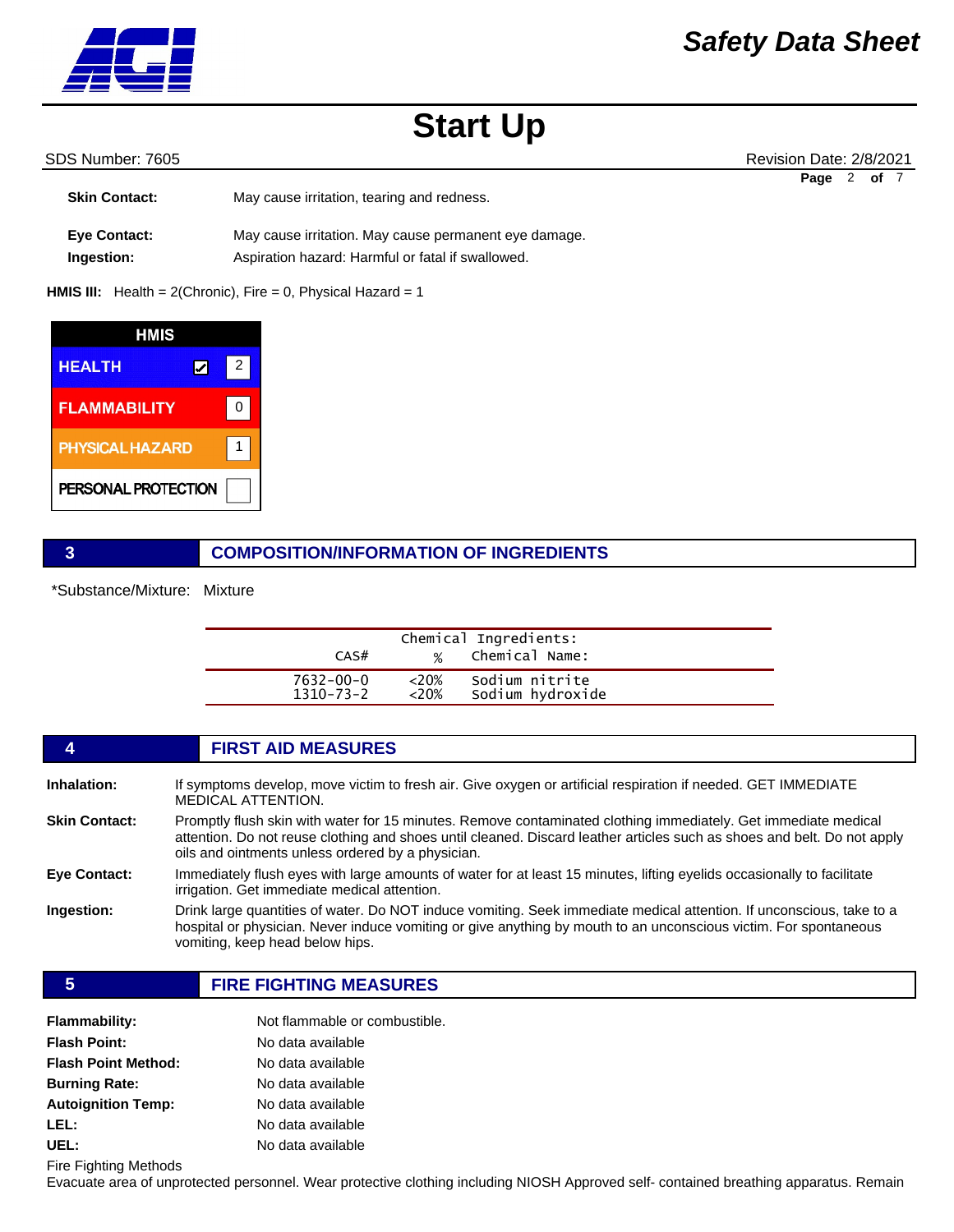

SDS Number: 7605 **Revision Date: 2/8/2021** Revision Date: 2/8/2021

upwind of fire to avoid hazardous vapors and decomposition products. Use water spray to cool fire exposed containers and disperse vapors. **Page** 3 **of** 7

### **Unusual Fire or Explosion Hazards:**

If evaporated to dryness, residue is an oxidizer and can stimulate or accelerate combustion of organic or other combustible materials. This product may react with certain metals to produce flammable hydrogen gas.

#### *Extinguishing Media*

**Suitable:** Water spray, alcohol- resistant foam, dry chemical, or carbon dioxide.

**Unsuitable fire extinguisher:** No data available. Do not use direct water stream

# **6 ACCIDENTAL RELEASE MEASURES**

### **Personal Precautions**

Use personal protective equipment. Avoid breathing vapors, mist or gas. Ensure adequate ventilation.

## **Environmental Precautions**

Prevent further leakage or spillage if safe to do so. Do not let products enter drains. Discharge into the environment must be avoided.

#### **Spill**

Soak up with inert absorbent material and dispose of as hazardous waste. Remaining residue can be neutralized with hydrochloric acid and then disposed of properly. Keep in suitable, closed containers for disposal.

|                              | <b>HANDLING AND STORAGE</b>                                                                                                                                                                                                                  |
|------------------------------|----------------------------------------------------------------------------------------------------------------------------------------------------------------------------------------------------------------------------------------------|
| <b>Handling Precautions:</b> | CORROSIVE. Avoid contact with eyes, skin, or clothing. Avoid breathing vapors or mist. Wash<br>thoroughly after handling. Do not puncture or drop containers. Do not expose containers to open flame,<br>excessive heat, or direct sunlight. |
| <b>Storage Requirements:</b> | Store in cool/dry area. Keep away from sunlight, heat, sparks, and flames. Keep away from incompatible<br>materials. Keep container tightly closed. Do not store in unlabeled or mislabeled containers. Do not<br>freeze.                    |

### **8 EXPOSURE CONTROLS/PERSONAL PROTECTION**

| <b>Engineering Controls:</b>             |                                                                                                                                                                                                                                                                                                                                                                                                 | Provide local exhaust ventilation. Maintain adequate ventilation. Do not use in confined spaces.                                                                                                                                                                                                                                                                                                                                                                          |  |  |
|------------------------------------------|-------------------------------------------------------------------------------------------------------------------------------------------------------------------------------------------------------------------------------------------------------------------------------------------------------------------------------------------------------------------------------------------------|---------------------------------------------------------------------------------------------------------------------------------------------------------------------------------------------------------------------------------------------------------------------------------------------------------------------------------------------------------------------------------------------------------------------------------------------------------------------------|--|--|
| <b>Personal Protective</b><br>Equipment: | Respiratory<br>respirator.<br>Eyes and Face                                                                                                                                                                                                                                                                                                                                                     | <b>Hygiene Measures</b><br>Handle in accordance with good industrial hygiene and safety practice. Wash hands before breaks and<br>at the end of workday.<br>Where risk assessment shows air-purifying respirators are appropriate use a full-face respirator with<br>multi-purpose combination (US) or type ABEK (EN 14387) respirator cartridges as a backup to<br>engineering controls. If the respirator is the sole means of protection, use a full-face supplied air |  |  |
|                                          | Wear chemical safety goggles while handling this product. Wear additional eye protection such as a face<br>shield when the possibility exists for eye contact with splashing or spraying liquid or airborne material.<br>Skin<br>Prevent contact with this product. Wear gloves and protective clothing depending on conditions of use.<br>Protective gloves: gauntlet-type, neoprene, nitrile. |                                                                                                                                                                                                                                                                                                                                                                                                                                                                           |  |  |
|                                          |                                                                                                                                                                                                                                                                                                                                                                                                 |                                                                                                                                                                                                                                                                                                                                                                                                                                                                           |  |  |
| <b>Component</b>                         | <b>OSHA PEL</b>                                                                                                                                                                                                                                                                                                                                                                                 | <b>ACGIH TWA/TLV</b>                                                                                                                                                                                                                                                                                                                                                                                                                                                      |  |  |
| Sodium Nitrite                           | No data available                                                                                                                                                                                                                                                                                                                                                                               | No data available                                                                                                                                                                                                                                                                                                                                                                                                                                                         |  |  |
| Sodium Hydroxide                         | No data available                                                                                                                                                                                                                                                                                                                                                                               | $2 \text{ mg/m}$                                                                                                                                                                                                                                                                                                                                                                                                                                                          |  |  |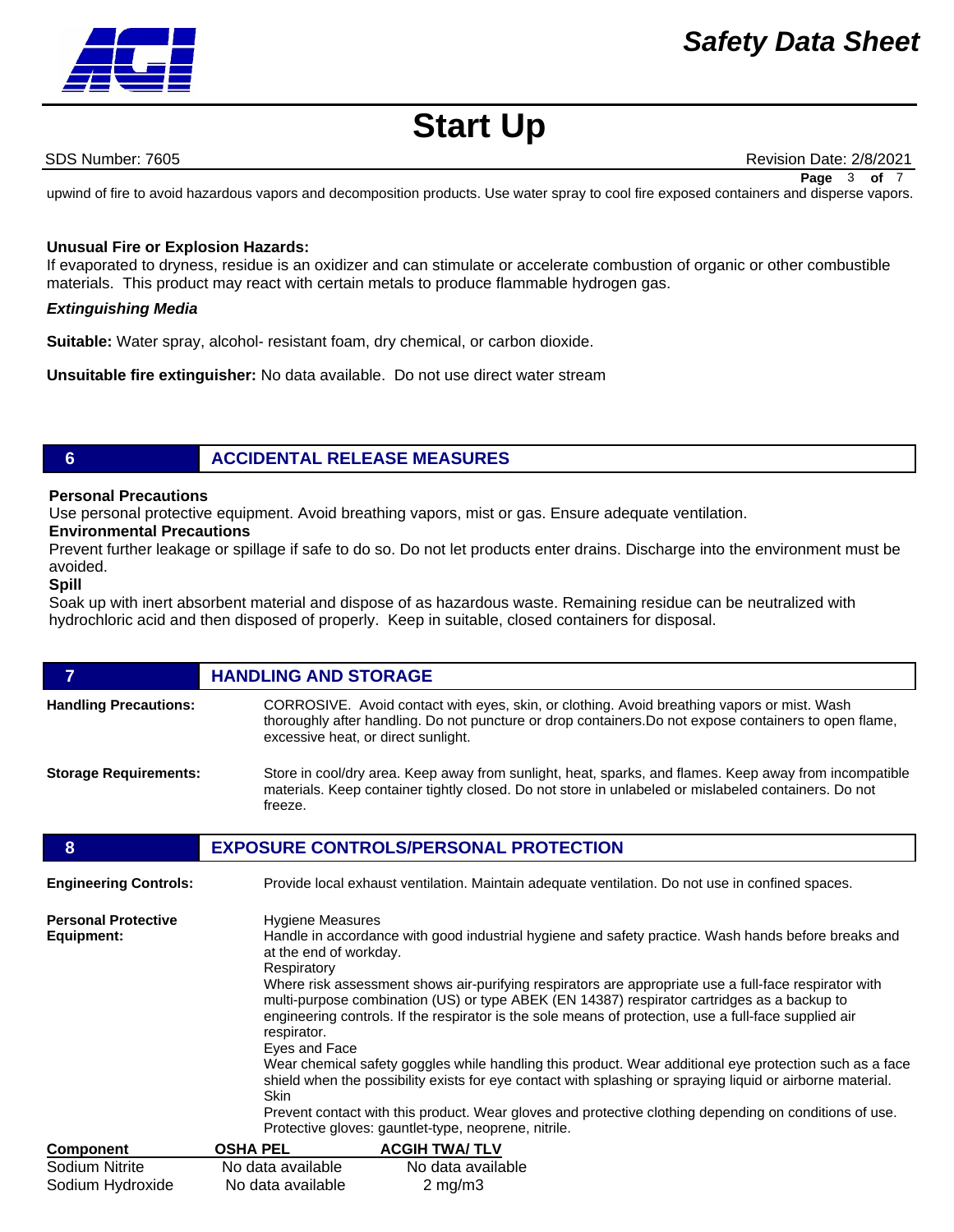

SDS Number: 7605 **Revision Date: 2/8/2021** Revision Date: 2/8/2021 **Page** 4 **of** 7

# **9 PHYSICAL AND CHEMICAL PROPERTIES**

**Appearance:** Clear, light yellow No data available 1.14 No data available. No data available No data available No data available. No data available No data available 12-13 No data available No data available No data available. **Odor Threshold: Particle Size: Spec Grav./Density: Viscosity: Saturated Vapor Concentration: Boiling Point: Flammability: Partition Coefficient: Vapor Pressure: pH: Evap. Rate: Molecular weight: Decomp Temp: Physical State:** Liquid

Lower Explosion Limits: No data available. Upper Explosion Limits: No data available.

| Liquid             | Odor:                        | <b>Odorless</b>    |
|--------------------|------------------------------|--------------------|
| No data available. | <b>Molecular Formula:</b>    | No data available  |
| No data available  | Solubility:                  | Complete           |
| 1.14               | <b>Softening Point:</b>      | No data available  |
| No data available. | <b>Percent Volatile:</b>     | None               |
| No data available  | <b>Heat Value:</b>           | No data available  |
| No data available  | <b>Freezing/Melting Pt.:</b> | $32^{\circ}F$      |
| No data available. | <b>Flash Point:</b>          | No data available. |
| No data available  | Octanol:                     | No data available  |
| No data available  | <b>Vapor Density:</b>        | No data available  |
| $12 - 13$          | VOC:                         | None               |
| No data available  | <b>Bulk Density:</b>         | No data available  |
| No data available  | <b>Auto-Ignition Temp:</b>   | No data available. |
| No data available. | UFL/LFL:                     | No data available  |

#### **10 STABILITY AND REACTIVITY Reactivity:** No data available **Chemical Stability: Conditions to Avoid: Materials to Avoid: Hazardous Decomposition: Hazardous Polymerization:** Product is stable under normal conditions. Avoid contact with heat, sparks, electric arcs, other hot surfaces, and open flames. Dried residue increases the probability of oxidizing reactions. Strong reducing agents, acids, strong oxidizing agents, organic materials, combustible materials, halogenated compounds Thermal decomposition may release: carbon monoxide, carbon dioxide, and oxides of nitrogen. Will not occur under normal conditions.

## **11 TOXICOLOGICAL INFORMATION**

#### **Toxicity Data:**

Eye Effects: Corrosive- Causes severe eye irritation and burns. May cause: blurred vision, redness, pain, conjuctivitis, ulcerations, tissue destruction, permanent eye damage, blindness.

- » Sodium Nitrite: no data available
- » Sodium Hydroxide: no data available

Skin Effects: Corrosive- Causes severe irritation and burns. Concentrated solutions may cause: severe burns, severe necrosis, permanent skin damage. Prolonged and repeated exposure to dilute solutions may cause irritation, redness, pain and drying and cracking of the skin.

- » Sodium Nitrite: Dermal LD50 no data available
- » Sodium Hydroxide: Dermal LD50 Rabbit = 1350mg/kg

Inhalation Effects: Corrosive- Cause severe irritation and burns. Vapors and mists may damage: mucous membranes,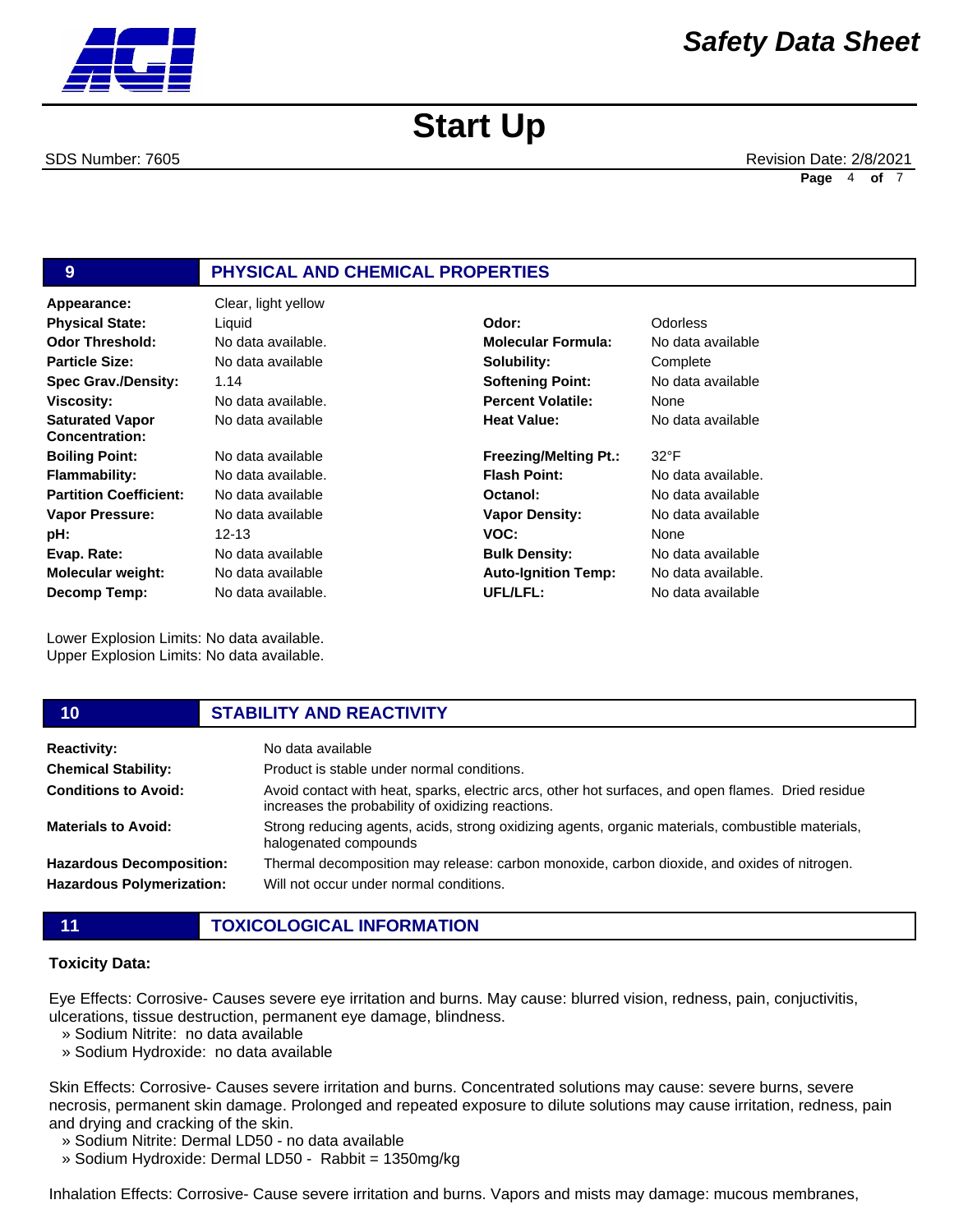

SDS Number: 7605 **Revision Date: 2/8/2021** Revision Date: 2/8/2021

respiratory tract. Vapors or mists may cause: coughing, sore throat, shortness of breath, labored breathing, choking, bronchiospasms, chemical pneumonitis, pulmonary edema, death. Effects may be delayed. Chronic exposure may cause: dental erosions, discoloration of teeth, bronchitis, and bronchial emphysema. **Page** 5 of

- » Sodium Nitrite: LC50 no data available
- » Sodium Hydroxide: LC50 no data available

Ingestion Effects: Corrosive- Causes severe irritation and burns. May cause damage to the: mouth, throat, esophagus, stomach, gastrointestinal tract. May cause: pain, vomiting, diarrhea, bleeding, labored breathing, burns or perforation of the gastrointestinal tract leading to ulceration and secondary infection, and death. Effects may be delayed. Aspiration into the lungs may cause chemical pneumonia and lung damage.

- » Sodium Nitrite: Oral LD50 Rat = 157.9 mg/kg
- » Sodium Hydroxide: Oral LD50 Mouse =40 mg/kg

Chronic Effects: No data available Mutagenicity: No data available Teratogenicity: No data available Reproductive Toxicity: suspected of damaging fertility

Carcinogenicity:

IARC: No component of this product present at levels greater than or equal to 0.1% is identified as probable, possible or confirmed human carcinogen by IARC.

ACGIH: No component of this product present at levels greater than or equal to 0.1% is identified as a carcinogen or potential carcinogen by ACGIH.

NTP: No component of this product present at levels greater than or equal to 0.1% is identified as a known or anticipated carcinogen by NTP.

OSHA: No component of this product present at levels greater than or equal to 0.1% is identified as a carcinogen or potential carcinogen by OSHA.

#### **Acute Toxicity Estimate (ATE):**

Inhalation Vapor: No data available Inhalation Dust/Mist: No data available

- **12 ECOLOGICAL INFORMATION**
- **Biodegradability** No data available

#### **Toxicity to fish**

» LC50 - Oncorhynchus mykiss (rainbow trout) - 0.94 - 1.92 mg/l - 96.0 h (Sodium Nitrite)

- » Mortality NOEC Oncorhynchus mykiss (rainbow trout) 0.54 mg/l 96.0 h (Sodium Nitrite)
- » LC50 Gambusia affinis (Mosquito fish) 125 mg/l 96 h. (Sodium hydroxide)
- » LC50 Oncorhynchus mykiss (rainbow trout) 45.4 mg/l 96 h (Sodium hydroxide)

#### **Toxicity to daphnia and other aquatic invertebrate**

- » EC50 Daphnia magna (Water flea) mg/l 48 h. (Sodium Nitrite)
- » Immobilization EC50 Daphnia 40.38 mg/l 48 h (Sodium hydroxide)
- **13 DISPOSAL CONSIDERATIONS**

Dispose of in accordance with local, state, and federal regulations. Since emptied containers retain product residue, follow label warnings even after container is emptied. DO NOT pressurize, cut, weld, solder, drill, grind, or expose empty containers to heat, flame, sparks or other sources of ignition.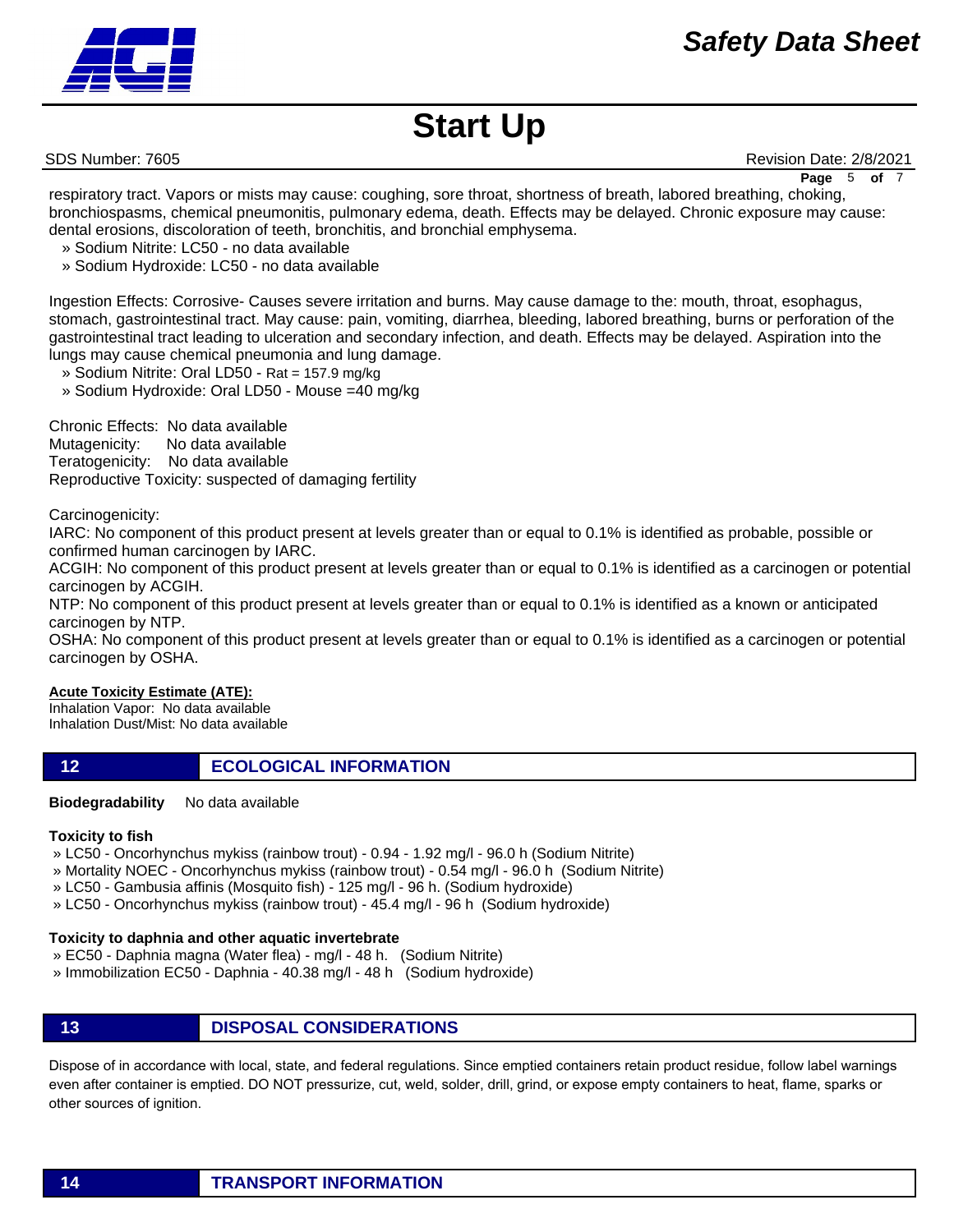**Disclaimer: This information is given in good faith and based on our current knowledge of the product. However, it is the responsibiity of the** 

### **16 OTHER INFORMATION**

**Prepared By: P May** 

**Reason For Revision: Updated GHS & Regulatory Information** 

# **FEDERAL REGULATIONS**

TSCA Inventory Status: All components of this product are listed as "Active" on the Toxic Substances Control Act (TSCA) 8 (b) Inventory.

CERCLA / SARA Emergency Reporting: A spill or release of this material may trigger the emergency release reporting requirements under CERCLA (40 CFR Part 300) and/or SARA Title III (40 CFR Part 355). State or local reporting requirements may differ from federal requirements.

**» Sodium Hydroxide CERCLA reporting amount - 1000 lbs.** 

**» Sodium Nitrite CERCLA reporting amount - 100 lbs.**

Clean Water Act (CWA): The following chemicals are listed under Section 311 as hazardous substances requiring the submission of a National Pollutant Discharge Elimination System (NPDES) permit application to EPA. **» Sodium Hydroxide**

# **STATE REGULATIONS**

**California-** The following components are listed under Proposition 65: This product does not contain any chemicals known to the State of California to cause cancer.

**Massachusetts - RTK Substances:** The following components are listed: Sodium Hydroxide (CAS #1310-73-2)

**New Jersey - RTK Substances:** The following components are listed: Sodium Hydroxide (CAS #1310-73-2)

**Pennsylvania - RTK Substances:** The following components are listed: Sodium Hydroxide (CAS #1310-73-2)

DOT Technical Name: Sodium Hydroxide, Sodium Nitrite

DOT Proper Shipping Name: Corrosive liquid, basic, inorganic, nos

**15 REGULATORY INFORMATION**

This product does not contain chemicals known to the State of California to cause cancer, birth defects, or other reproductive harm.

DOT UN/NA Number: UN3266 Packing Group: II Resp. Guide Page:60

UN3266, Corrosive liquid, basic, inorganic, n.o.s., 8, PGII, (Sodium Hydroxide, Sodium Nitrite)



DOT Hazard Class: 8

Reportable Quantity (RQ): N/A

SDS Number: 7605 **Revision Date: 2/8/2021** Revision Date: 2/8/2021

**Page** 6 **of** 7